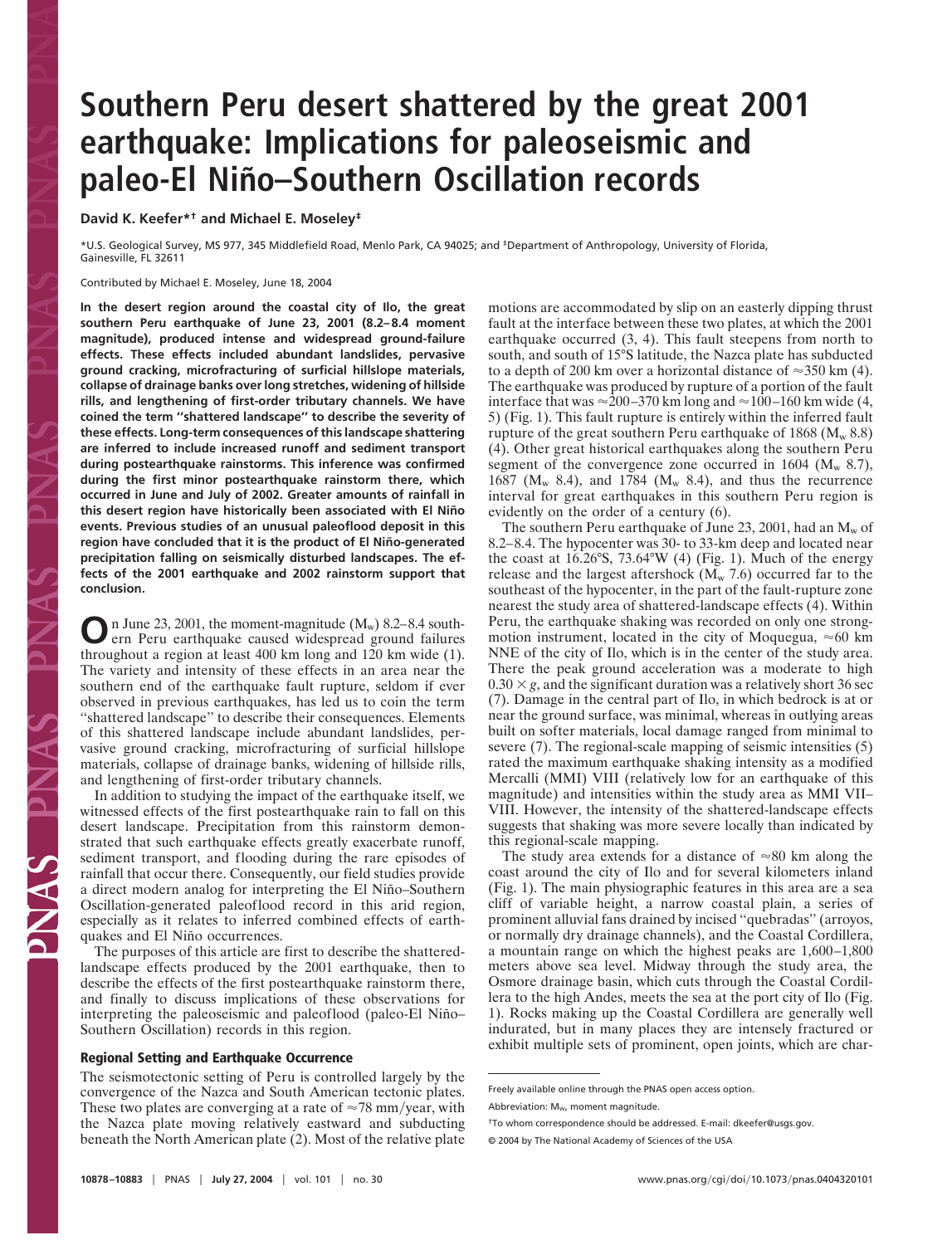

**Fig. 1.** Location of the seismically shattered desert landscape in southern Peru; epicenter and main aftershocks of the June 23, 2001, earthquake and principal cities in the region (from the U.S. Geological Survey); inferred fault rupture of the 2001 earthquake (from ref. 5); and inferred epicenter of the 1604 earthquake (from ref. 18).

acteristics that make them highly susceptible to seismically generated rock falls and rock slides (8). Many of the slopes are also covered with colluvial soils.

The large alluvial fans that mantle the lower cordilleran slopes are composed of poorly to moderately consolidated flood and debris-flow deposits interbedded with cohesionless, aeolian sands. The fans are formed largely by sediment carried through many short and steep quebrada drainages that descend the seaward slope of the coastal mountains. Having cut through their own older deposits, these quebradas are now deeply incised and steep-sided, generally carrying runoff only during El Niño events. The uppermost layer in both fan sediments and hillside colluvium is typically a crust, consolidated by desiccation, in which shattered-landscape effects were especially well preserved.

The climate in the study area is hyperarid. Winter fogs along the coastal plain produce mean annual precipitation of only a few millimeters per year, with precipitation typically increasing somewhat as elevation increases on the seaward flank of the Coastal Cordillera. Vegetation is absent or sparse except in scattered *lomas* plant communities, in which winter-fog condensation supports seasonal foliage blooms at altitudes of  $\approx 200-$ 1,500 m. Significant precipitation is generally associated only with robust El Niño conditions that endure for months and may produce several episodes of rainfall of varying duration and intensity. Such conditions, associated with El Niño events rated as ''strong'' or ''very strong'' have struck the coast of Peru and Ecuador with an average recurrence interval of  $\approx$  11 years during the period between 1925 and 1982 (9). However, El Niñoinduced rainfall and flooding is typically most severe along the coast of northern Peru and Ecuador, and the recurrence interval for such effects along the south coast is currently poorly known. El Niño events are known to have caused significant rainfall and flooding throughout the study area in 1982–1983, 1992–1993, and 1997–1998 (10–13).

## **The Shattered Landscape**

Whereas landslides and related ground failures were widespread as a result of the 2001 earthquake, they were particularly severe in two widely separated areas (1). The first of these areas was near the epicenter and the northern edge of the fault rupture, where abundant and relatively large landslides occurred along a 20-km-long stretch of the Pan American Highway (1). The second area, separated from the first by almost the entire length of the fault rupture (Fig. 1), was the area of shattered-landscape effects described herein. These shattered-landscape effects included abundant landslides, pervasive ground cracks, ridge-flank areas in which the ground was shattered down to the millimeter scale, collapsed drainage-channel banks, widened hillside rills, and drainage channels lengthened by the collapse of shallow, subsurface feeder ''pipes.''

Within the shattered landscape, landslides occurred on steep artificial cuts such as for roads, as well as on valley walls, and drainage channel (or quebrada) banks (Fig. 2). Most landslides were rock falls, rock slides, soil falls, or disrupted soil slides (fast-moving, shallow, highly disrupted landslides that typically carry boulders, rock fragments, small blocks of poorly consoli-



**Fig. 2.** Rock fall in the lower Ilo valley, one of several thousand mostly disrupted landslides triggered by the 2001 earthquake.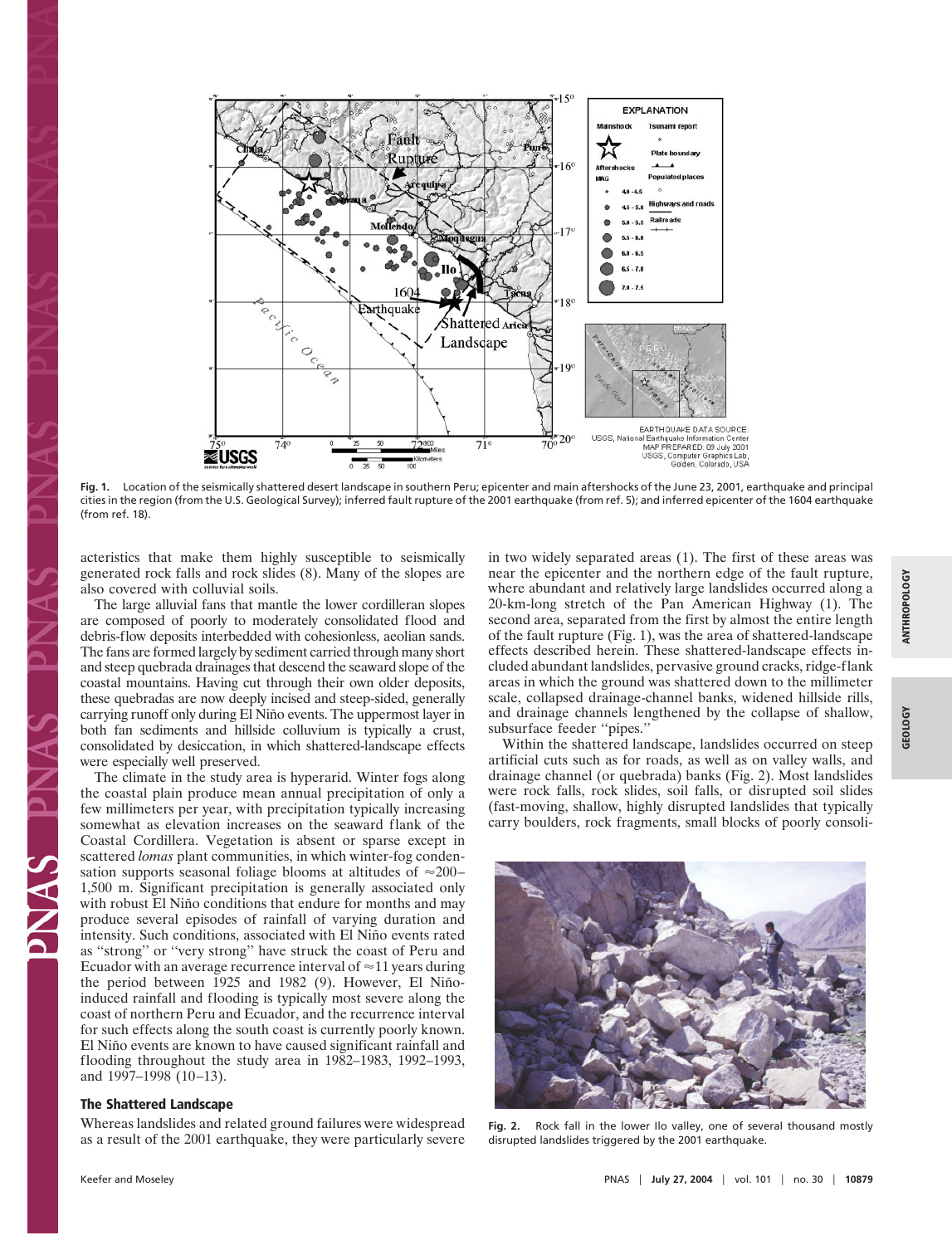

**Fig. 3.** Collapsed quebrada banks in the shattered landscape. (*A*) Collapse of banks composed of cohesive crust underlain by largely cohesionless sand produced a deposit consisting of a mixture of large blocks and sheets of loose, fine sediment. The scale shown is marked in inches and centimeters. (*B*) Detachment of large polygonal blocks, on the order of 1 m long, significantly widened this quebrada channel while also providing substantial amounts of sediment for entrainment by postearthquake runoff. Dark patches on the ridge in the background are zones of shattered ground. (*C*) Sediment from seismically shattered banks choking the bottom of a quebrada. The scale shown is marked in inches and centimeters.

dated material, and loose sediment relatively long distances down steep slopes). Most landslides of these types in the study area had volumes in a range between 1 and 1,000 m3. Where landslides were most abundant, they occurred at intervals of a few tens to hundreds of meters along stream and quebrada channels, delivering on the order of several hundred cubic meters of landslide material to each linear kilometer of channel.

Banks of quebradas incised into coastal alluvial fans and foothills experienced pervasive collapse, which widened the upper portions of the channels while choking the channel bottoms with sediment (Fig. 3). In areas of the most intense collapse, several thousands of cubic meters of loose sediment were delivered to the bottom along each linear kilometer of quebrada channel. Typical stratigraphy exposed in the areas of collapse consisted of a three-layer sequence. The upper layer was a 10- to 50-cm-thick cohesive crust of aeolian sand, evidently held together by negative pore-water pressures (soil suction). Underlying this crust was a thinner, heavily structured, black organic *lomas* soil, and below that was a variable sequence of cohesionless aeolian sands interbedded with coarser and more consolidated flood and debris-flow deposits extending to the channel bottoms. In areas of bank collapse, the more cohesive crust and *lomas* soils typically formed blocks several tens of



**Fig. 4.** Multiple rills widened by earthquake-induced collapse of their banks. Rills in the foreground are  $\approx$  0.1–1.0 m wide.

centimeters on a side, whereas cohesionless underlying materials formed sheets of loose sediment (Fig. 3).

Upslope from most quebradas, hillsides are incised by systems of shallow rills, 10–25 cm deep, which are linear and trend down the local gradient. These rills channel runoff along with any entrained sediment from the hillslopes into the quebradas during rainstorms. Rills, too, experienced extensive caving of their banks, thus widening them and increasing their capacity to transport runoff and sediment from hillslopes to quebradas (Fig. 4). In some areas, rills were connected to quebrada channels by systems of short, underground natural conduits or pipes, generally cut into or through the lomas soil and having roofs composed of cohesive crust. The earthquake also caused such pipes to collapse, thus adding to the length of existing quebradas.

Many hillslopes in both alluvial fan and foothill areas contained zones in which at least the cohesive surface crust and *lomas* soil were cracked or shattered. Intensities ranged from zones with cracks spaced on the order of 1 m apart to microfracturing of the soil into fragments only a few millimeters on a side (Fig. 5). In areas of the least intense cracking, ground was broken into polygonal blocks separated by fissures a few millimeters to more than 1 cm wide, and the surface resembled a jigsaw puzzle in which the pieces did not quite fit together. A few shallow excavations showed that at least some fissures were coincident with older cracks that were filled with aeolian sand (Fig. 5*B*). Whereas the extent of this coincidence in location is unknown, the colocation of at least some ground cracks from the 2001 earthquake with older cracks suggests that this seismic shattering has been a recurrent phenomenon.

Many zones of hillside cracking graded into areas of thoroughly shattered earth (Fig. 5*C*), in which the surficial crust and *lomas* soil had been fractured down to the millimeter scale, producing a chaotic jumble of small fragments. This fracturing was so violent that small *lomas* plants were uprooted and thrown out of the ground. Zones of the most thoroughly shattered earth were concentrated on the downslope flanks of small-scale, local topographic convexities. Some ridge flanks had many areas of ground cracks and shattered earth spaced at close intervals (Fig. 5*D*).

### **Effects of the June–July 2002 Rainfall**

During late June and early July of 2002, a large, anomalous cold front stalled over central and southern Peru. This front disrupted the coastal temperature inversion that normally inhibits precipitation in the desert and produced the first rainfall in the Ilo region since the 2001 earthquake. Coastal fog was dense and typically thickened at higher altitudes along the seaward flank of the Coastal Cordillera in late afternoons and evenings. Light, nighttime showers occurred several times. On the afternoon and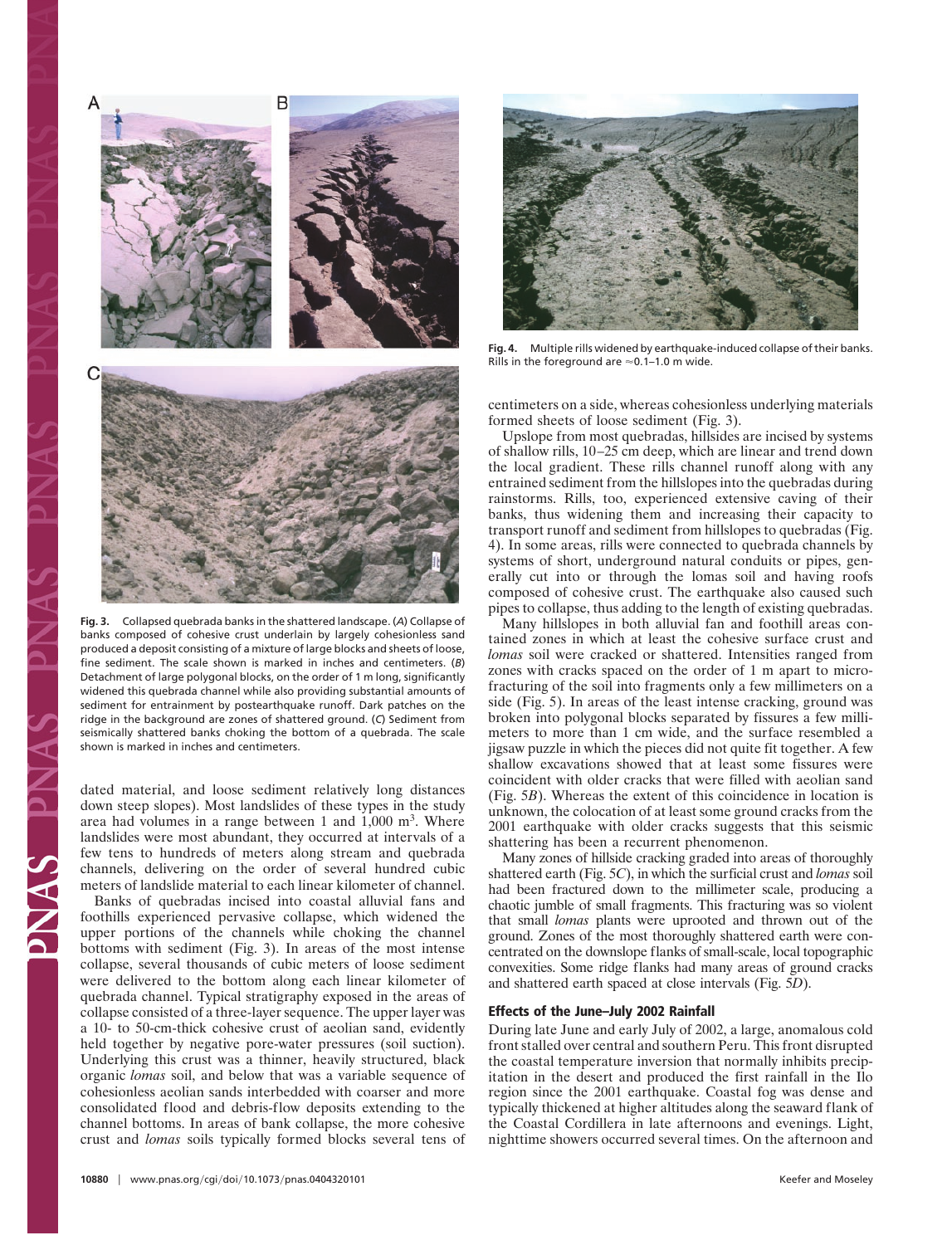

**Fig. 5.** Zones of cracked and shattered ground on ridge flanks. (*A*) Zone in which surficial materials have been shattered into fragments a few millimeters to a few centimeters on a side. The scale shown is marked in inches and centimeters. (*B*) An earthquake-induced ground crack (upper part of photograph) follows the trace of an older ground crack filled with aeolian sand (light material in

throughout the night of July 2–3, rain fell for several hours throughout the Cordillera and along the coastal plain. Observing the rain in Ilo, we estimate that total precipitation of  $\approx 6-12$  mm occurred there, although no quantitative measurements of the rainfall are available. Precipitation was undoubtedly greater at higher elevations in the Coastal Cordillera, where many quebrada drainages have their headwaters. As one of the effects of the rainfall high in the Cordillera, we observed a flash flood wave in a quebrada  $\approx 25$  km south of Ilo on the afternoon of July 2. The wave, which was  $\approx 0.5$  m high and several meters wide, was observed when only a trace of rainfall had yet occurred on the coastal plain itself.

After the July 2–3 showers, our field observations revealed that even this small amount of precipitation had significant effects on the shattered landscape. It caused runoff, erosion, and sediment transport through all parts of the coastal drainage system from cracked and shattered hillsides, through widened rills and conduits, into collapsed quebrada channels, and down to the sea. Excavations revealed that rain infiltrated into the soil to an average depth of  $\approx 10$  cm on hillsides. Ground cracks produced by the earthquake served as small channels for runoff, which rounded the previously sharp edges of blocks and entrained sediment from their edges (Fig. 6*A*). In areas of shattered earth, the runoff transported shattered fragments of soil downslope. In areas where runoff was concentrated, new gullying was initiated in areas that previously lacked rills. Where the earthquake had widened existing rills, runoff through them created new sediment deposits (Fig. 6*B*). Concentrated runoff flowing through collapsed pipes and quebrada channels transported sediment along them also, in some cases winnowing out the fine material from earthquake-induced bank collapses and leaving coarse lag deposits behind. After the rainfall episode, water continued to trickle down some quebrada channels for several days.

## **Long-Term Consequences of Seismic Shattering, the 1604 Earthquake (Mw 8.7), and the Paleoflood (Paleo-El Nin˜ o– Southern Oscillation) and Paleoseismic Records**

The various components of the seismically shattered landscape are inferred to have at least two important effects on long-term landscape evolution. First, the seismic shattering enlarges channels in the upstream portions of drainage systems, and this enlargement in turn increases the capacity of the channels to carry runoff. Second, this seismic shattering of the landscape detaches vast amounts of loose material from hillsides and channel banks, thereby increasing the amount of sediment available for transport by that runoff. Taken together, these seismic effects prime the landscape for severe postearthquake flooding and erosion.

Previous work (10–14) has identified several paleoflood deposits in the study area, one of which, the ''Chuza'' paleoflood unit, is inferred to have been produced by a severe El Niñogenerated flood in  $1607-1608$  (10, 11, 14). This El Niño event occurred only  $\approx$ 3 years after the great earthquake of November 24, 1604, which was larger  $(M_w 8.7)$  (6) than the 2001 earthquake and had an epicenter much closer to the study area (Fig. 1). In 1604, ''great'' landslides were reported throughout the region south from latitude 15.5°S through the study area to Arica, Chile (6). Historical damage accounts indicate that shaking in the study area was substantially more severe in 1604 than in 2001

PNAS PP

lower part of photograph), as shown in shallow excavation. The scale shown is marked in inches and centimeters. (*C*) Zone of cracked ground grading into a zone of shattered earth. The scale shown is marked in inches and centimeters. (*D*) Closely spaced zones of shattered ground (dark areas) on hillslope. Note the unpaved road traversing the central part of the photograph for scale.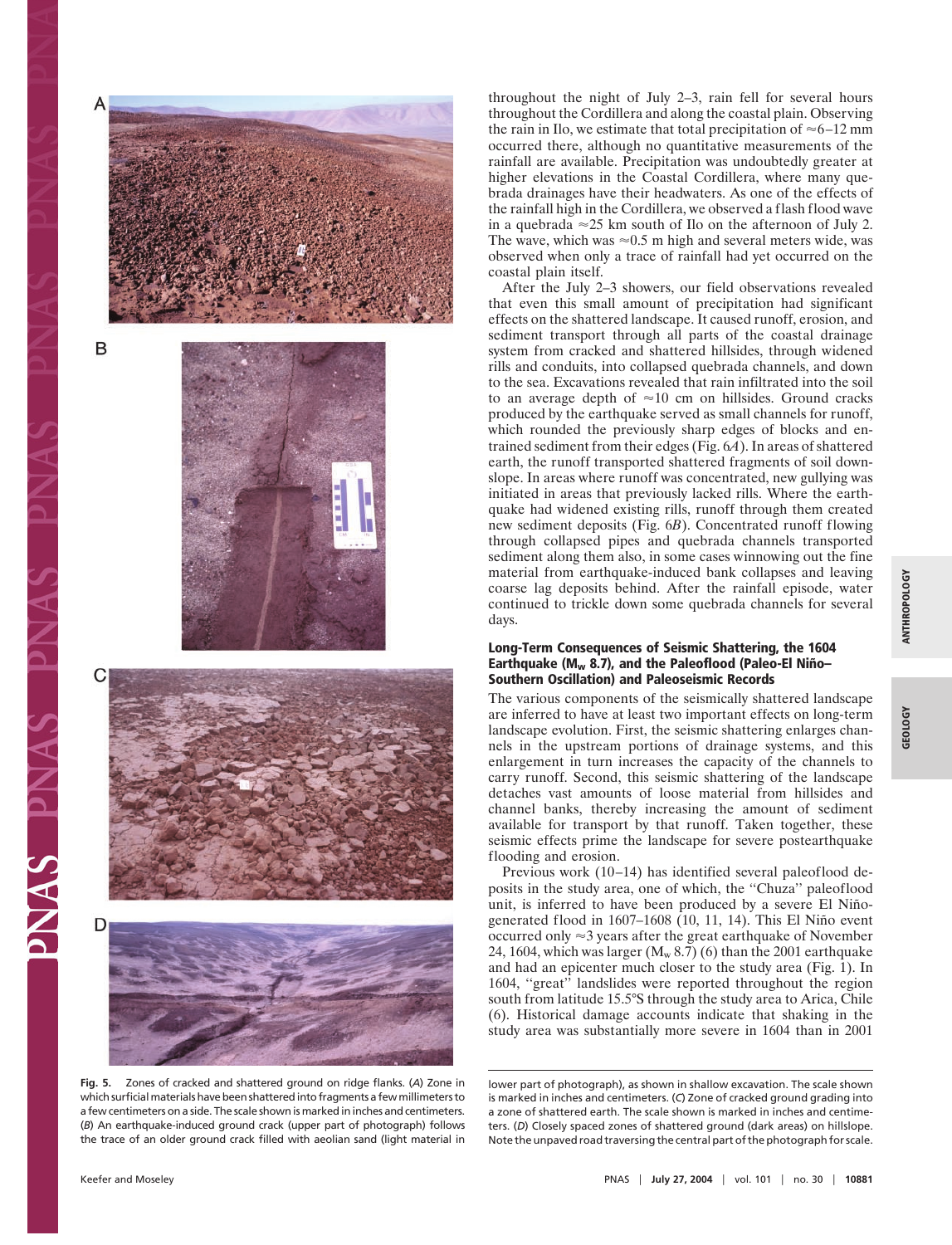

**Fig. 6.** Effects of the June–July 2002 rainfall event on the shattered landscape. (*A*) Earthquake-induced ground cracks provided channels for runoff, which eroded the edges of polygonal blocks and entrained sandy sediment in flow. The scale shown is marked in inches and centimeters. (*B*) Fan-shaped deposit of sediment (light-colored material) washed over an unpaved road from an earthquake-widened rill.

(15). Consequently, we infer that shattered-landscape effects in 1604 were even more intense and abundant than in 2001.

Characteristics of the Chuza paleoflood unit are consistent with its generation by a severe flood acting on a seismically shattered landscape (12, §). These characteristics are as follows. (*i*) The unit is particularly thick, with measured thicknesses as great as 1.4 m (10, 12). (*ii*) The unit is one of the two most geographically extensive in the study area (10–13), suggesting particularly abundant and widespread runoff from seismically shattered channels. (*iii*) The matrix is distinctively coarsegrained, with  $\approx 40-90\%$  of the particles being gravel-sized or larger (12). In particular, the matrix contains abundant angular rock fragments (10), as would be generated by earthquakeinduced rock falls and rock slides in source rocks such as are common throughout the Coastal Cordillera. (*iv*) Massive bedding and good preservation of plant materials suggest that the ratio of solid material to incorporated fluid was relatively high, indicating that unusually high volumes of sediment were available for transport.

Paleoflood deposits with characteristics similar to those of the Chuza paleoflood unit are likely to be the best preserved evidence of seismic landscape shattering, because many of the shattered-landscape effects themselves are highly prone to destruction by rainfall and runoff. Thus the identification and dating of such deposits can provide information about the dates and recurrence of large prehistoric earthquakes and of floods that may be unusually severe because the floodwaters are acting on a landscape that has been seismically shattered. Four older paleoflood units with similar characteristics have been identified in the study area at the site of Quebrada Tacahuay (12). Those deposits, dated to  $\approx$  5,300, 11,600–12,000, and between 12,900 and 38,200 calendar years before present (12), suggest the occurrence of four previous great earthquakes that produced shattered landscapes.

The character of the Chuza and the four older paleoflood units indicates that seismic shattering is a recurrent phenomenon in this region. The landscape in this region may be particularly susceptible to seismic shattering because of its position at the margin of a major fault segment that generates great earthquakes (4–6). This landscape may also be particularly susceptible because of the hyperarid conditions, which are associated with widespread desiccated crusts, abundant steep slopes and dry drainage banks, and lack of vegetative cover. However, it is possible also that such seismic-shattering effects are more common than is currently known because detailed studies of groundfailure effects have been carried out for only a few earthquakes as large as that of 2001 (16). In one of the few such studies, substantial El Niño-induced transport of sediment from earthquake-induced landslides was documented after another great Peruvian earthquake, the  $M_w$  7.9 Río Santa earthquake that occurred in central Peru in 1970 (17).

#### **Summary and Conclusions**

The great  $M_w$  8.2–8.4 earthquake of June 23, 2001, produced a widespread shattered landscape in the area around Ilo, Peru. Widely distributed elements of the seismically shattered landscape included abundant landslides, pervasive ground cracking, and zones of microfractured earth in which surficial materials were shattered down to the millimeter scale. Elements that specifically affected the regional drainage system included quebrada banks that collapsed over long stretches, widened hillside rills, and drainage channels that were lengthened by collapsed natural subsurface conduits leading into them. This shattered landscape generated large amounts of loose surficial material and enlarged the lowest-order components of the regional drainage system itself. Therefore, the potential for both runoff and sediment transport during subsequent floods was enhanced, as was demonstrated during the first episode of postearthquake rainfall.

The seismic shattering of the landscape by the 2001 earthquake explains anomalous characteristics of a paleoflood deposit in this region that was probably generated in 1607–1608,  $\approx$ 3 years after another great earthquake. Nearly all rainfall in this region is produced by El Niño events. The combination of seismic landscape shattering and El Niño events can evidently produce unusually severe flooding, with particularly large amounts of both runoff and sediment transport. Recognizing paleoflood deposits that result from such a combination of events can help identify and date both prehistoric earthquakes and prehistoric floods. Understanding the seismic-shattering phenomenon thus has implications both for evaluating presentday risk from earthquakes and floods and for determining the possible effects of natural disasters in the prehistoric record.

<sup>§</sup>Keefer, D. K., Moseley, M. & Satterlee, D. (1996) *Geol*. *Soc*. *Am*. *Abstr*. *Programs* **28** (7), A301 (abstr.).